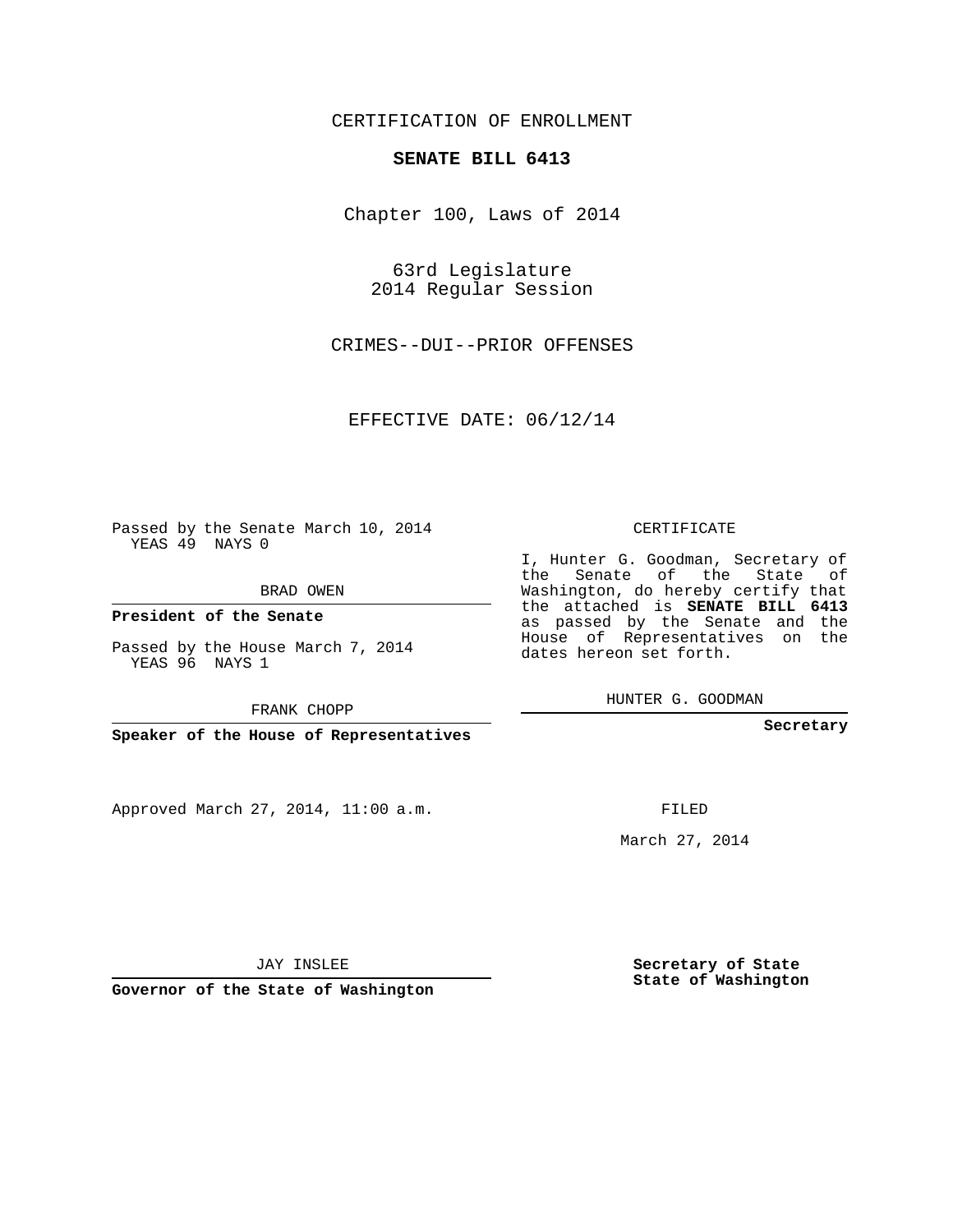# **SENATE BILL 6413** \_\_\_\_\_\_\_\_\_\_\_\_\_\_\_\_\_\_\_\_\_\_\_\_\_\_\_\_\_\_\_\_\_\_\_\_\_\_\_\_\_\_\_\_\_

\_\_\_\_\_\_\_\_\_\_\_\_\_\_\_\_\_\_\_\_\_\_\_\_\_\_\_\_\_\_\_\_\_\_\_\_\_\_\_\_\_\_\_\_\_

#### AS AMENDED BY THE HOUSE

Passed Legislature - 2014 Regular Session

### **State of Washington 63rd Legislature 2014 Regular Session**

**By** Senators Fain, Eide, Padden, Pearson, Hobbs, Angel, King, Becker, Dammeier, Honeyford, Hill, O'Ban, Litzow, Brown, Schoesler, and Rolfes

Read first time 01/24/14. Referred to Committee on Law & Justice.

 AN ACT Relating to prior offenses for driving under the influence or physical control of a vehicle under the influence; and amending RCW 46.61.5055 AND 10.31.100.

BE IT ENACTED BY THE LEGISLATURE OF THE STATE OF WASHINGTON:

 **Sec. 1.** RCW 46.61.5055 and 2013 2nd sp.s. c 35 s 13 are each amended to read as follows:

 (1) **No prior offenses in seven years.** Except as provided in RCW 46.61.502(6) or 46.61.504(6), a person who is convicted of a violation of RCW 46.61.502 or 46.61.504 and who has no prior offense within seven years shall be punished as follows:

 (a) **Penalty for alcohol concentration less than 0.15.** In the case of a person whose alcohol concentration was less than 0.15, or for whom for reasons other than the person's refusal to take a test offered pursuant to RCW 46.20.308 there is no test result indicating the person's alcohol concentration:

 (i) By imprisonment for not less than one day nor more than three hundred sixty-four days. Twenty-four consecutive hours of the imprisonment may not be suspended unless the court finds that the imposition of this mandatory minimum sentence would impose a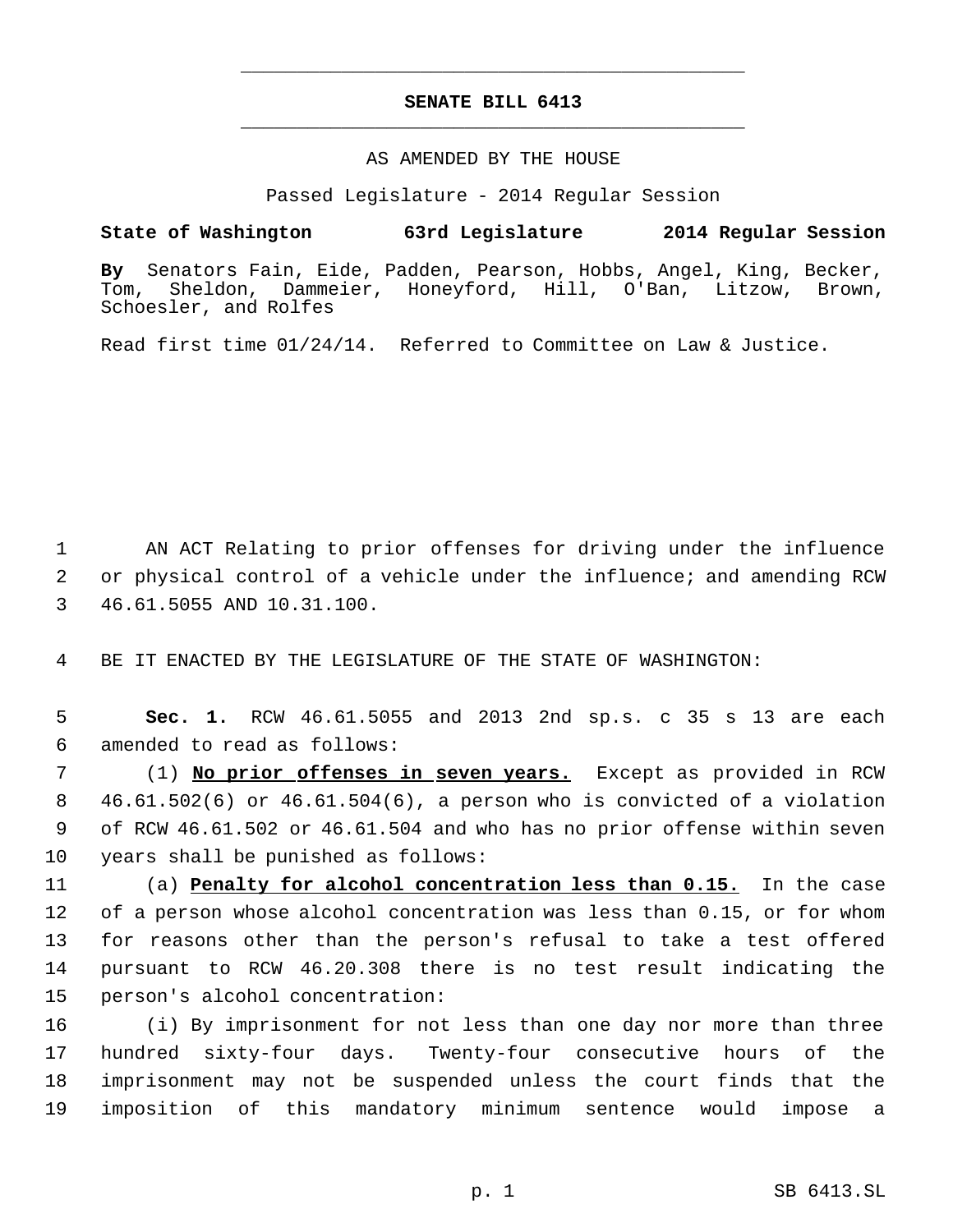substantial risk to the offender's physical or mental well-being. Whenever the mandatory minimum sentence is suspended, the court shall state in writing the reason for granting the suspension and the facts upon which the suspension is based. In lieu of the mandatory minimum term of imprisonment required under this subsection (1)(a)(i), the court may order not less than fifteen days of electronic home monitoring. The offender shall pay the cost of electronic home monitoring. The county or municipality in which the penalty is being imposed shall determine the cost. The court may also require the offender's electronic home monitoring device or other separate alcohol monitoring device to include an alcohol detection breathalyzer, and the court may restrict the amount of alcohol the offender may consume 13 during the time the offender is on electronic home monitoring; and

 (ii) By a fine of not less than three hundred fifty dollars nor more than five thousand dollars. Three hundred fifty dollars of the fine may not be suspended unless the court finds the offender to be indigent; or

 (b) **Penalty for alcohol concentration at least 0.15.** In the case of a person whose alcohol concentration was at least 0.15, or for whom by reason of the person's refusal to take a test offered pursuant to RCW 46.20.308 there is no test result indicating the person's alcohol concentration:

 (i) By imprisonment for not less than two days nor more than three hundred sixty-four days. Forty-eight consecutive hours of the imprisonment may not be suspended unless the court finds that the imposition of this mandatory minimum sentence would impose a substantial risk to the offender's physical or mental well-being. Whenever the mandatory minimum sentence is suspended, the court shall state in writing the reason for granting the suspension and the facts upon which the suspension is based. In lieu of the mandatory minimum term of imprisonment required under this subsection (1)(b)(i), the court may order not less than thirty days of electronic home monitoring. The offender shall pay the cost of electronic home monitoring. The county or municipality in which the penalty is being imposed shall determine the cost. The court may also require the offender's electronic home monitoring device to include an alcohol detection breathalyzer or other separate alcohol monitoring device, and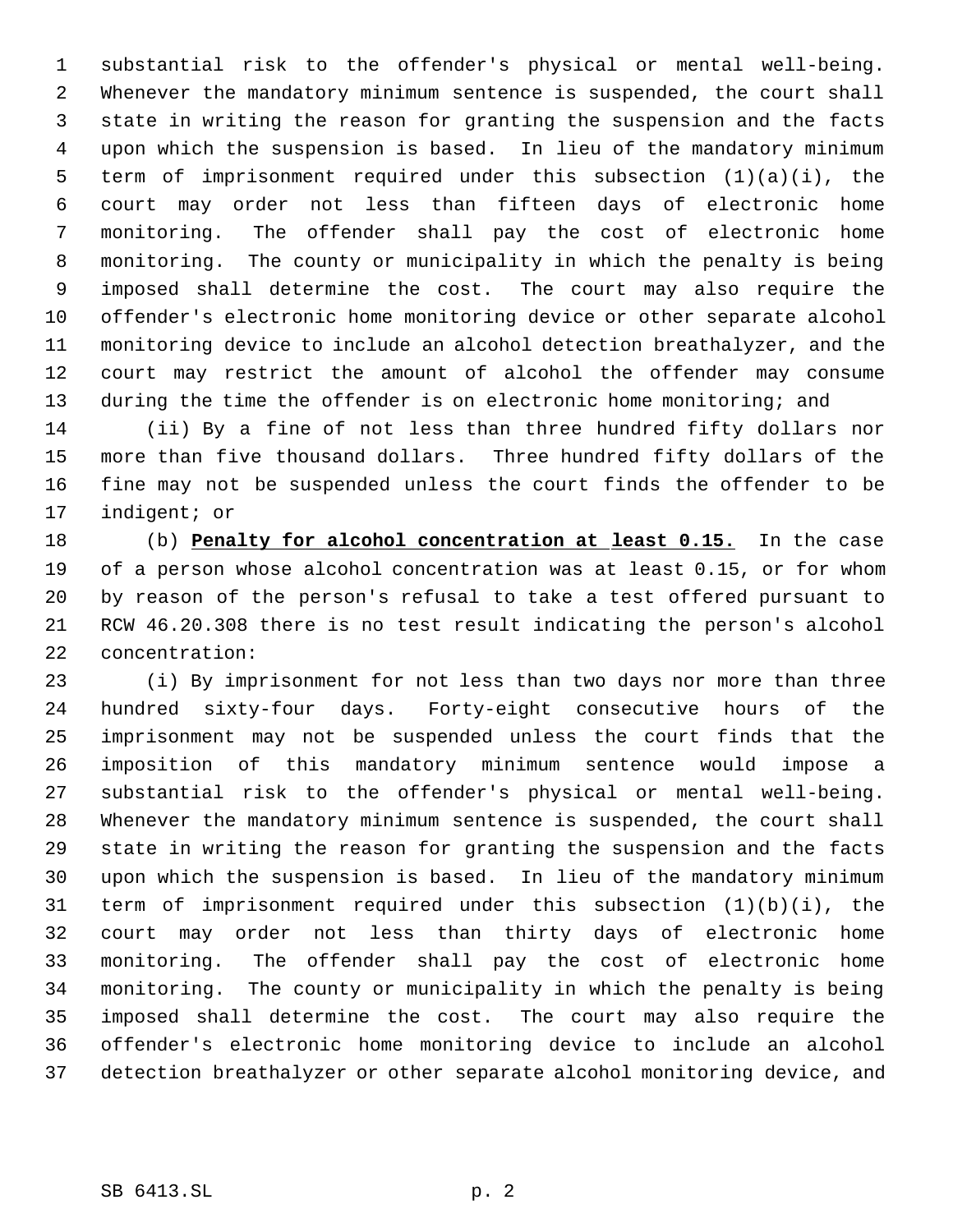the court may restrict the amount of alcohol the offender may consume during the time the offender is on electronic home monitoring; and

 (ii) By a fine of not less than five hundred dollars nor more than five thousand dollars. Five hundred dollars of the fine may not be suspended unless the court finds the offender to be indigent.

 (2) **One prior offense in seven years.** Except as provided in RCW 46.61.502(6) or 46.61.504(6), a person who is convicted of a violation of RCW 46.61.502 or 46.61.504 and who has one prior offense within seven years shall be punished as follows:

 (a) **Penalty for alcohol concentration less than 0.15.** In the case of a person whose alcohol concentration was less than 0.15, or for whom for reasons other than the person's refusal to take a test offered pursuant to RCW 46.20.308 there is no test result indicating the person's alcohol concentration:

 (i) By imprisonment for not less than thirty days nor more than three hundred sixty-four days and sixty days of electronic home monitoring. In lieu of the mandatory minimum term of sixty days electronic home monitoring, the court may order at least an additional four days in jail or, if available in that county or city, a six-month period of 24/7 sobriety program monitoring pursuant to RCW 36.28A.300 through 36.28A.390, and the court shall order an expanded alcohol assessment and treatment, if deemed appropriate by the assessment. The offender shall pay for the cost of the electronic monitoring. The county or municipality where the penalty is being imposed shall determine the cost. The court may also require the offender's electronic home monitoring device include an alcohol detection breathalyzer or other separate alcohol monitoring device, and may restrict the amount of alcohol the offender may consume during the time the offender is on electronic home monitoring. Thirty days of imprisonment and sixty days of electronic home monitoring may not be suspended unless the court finds that the imposition of this mandatory minimum sentence would impose a substantial risk to the offender's physical or mental well-being. Whenever the mandatory minimum sentence is suspended, the court shall state in writing the reason for granting the suspension and the facts upon which the suspension is based; and

 (ii) By a fine of not less than five hundred dollars nor more than five thousand dollars. Five hundred dollars of the fine may not be suspended unless the court finds the offender to be indigent; or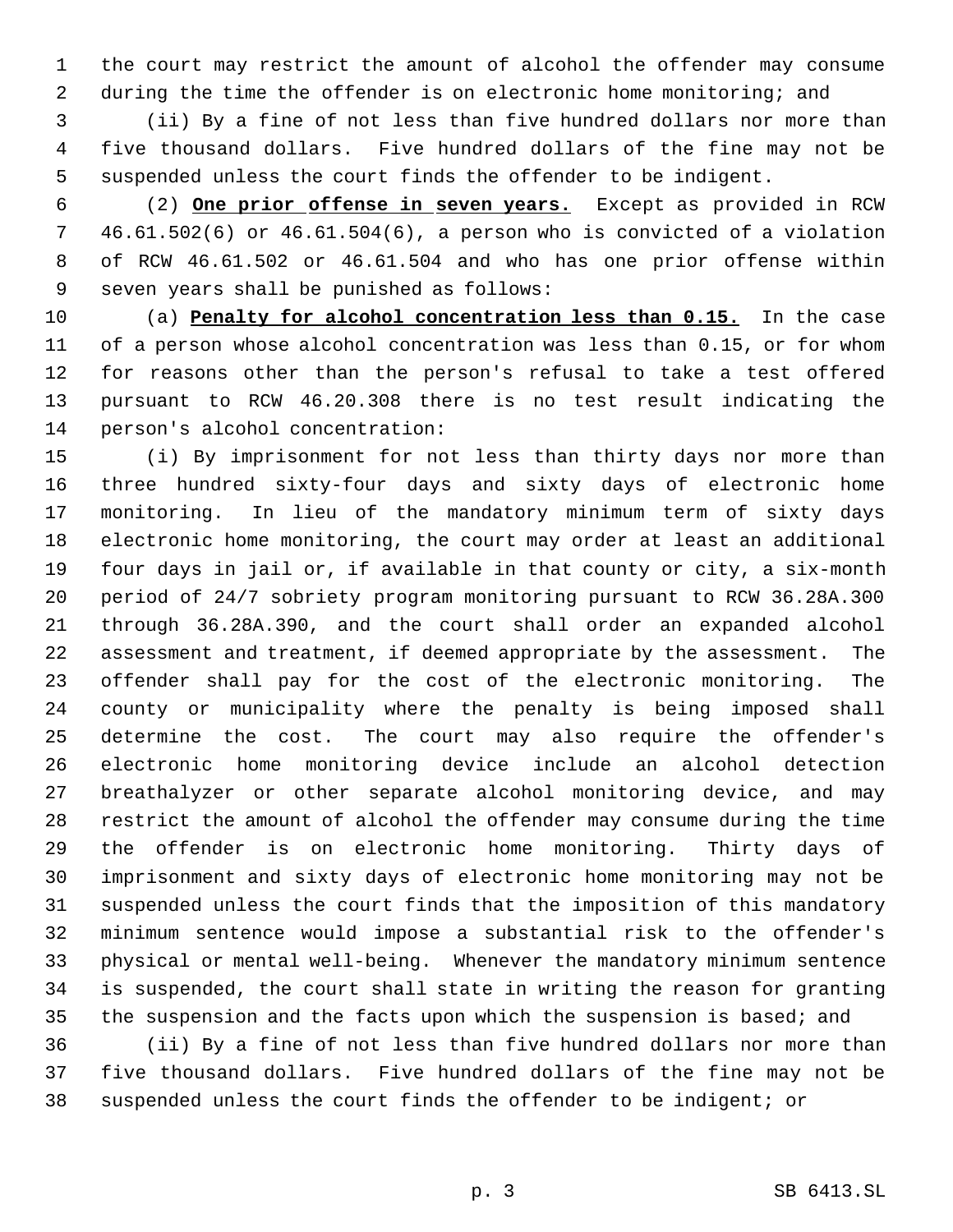(b) **Penalty for alcohol concentration at least 0.15.** In the case of a person whose alcohol concentration was at least 0.15, or for whom by reason of the person's refusal to take a test offered pursuant to RCW 46.20.308 there is no test result indicating the person's alcohol concentration:

 (i) By imprisonment for not less than forty-five days nor more than three hundred sixty-four days and ninety days of electronic home monitoring. In lieu of the mandatory minimum term of ninety days electronic home monitoring, the court may order at least an additional six days in jail or, if available in that county or city, a six-month period of 24/7 sobriety program monitoring pursuant to RCW 36.28A.300 through 36.28A.390, and the court shall order an expanded alcohol assessment and treatment, if deemed appropriate by the assessment. The offender shall pay for the cost of the electronic monitoring. The county or municipality where the penalty is being imposed shall determine the cost. The court may also require the offender's electronic home monitoring device include an alcohol detection breathalyzer or other separate alcohol monitoring device, and may restrict the amount of alcohol the offender may consume during the time the offender is on electronic home monitoring. Forty-five days of imprisonment and ninety days of electronic home monitoring may not be suspended unless the court finds that the imposition of this mandatory minimum sentence would impose a substantial risk to the offender's physical or mental well-being. Whenever the mandatory minimum sentence is suspended, the court shall state in writing the reason for granting 26 the suspension and the facts upon which the suspension is based; and

 (ii) By a fine of not less than seven hundred fifty dollars nor more than five thousand dollars. Seven hundred fifty dollars of the fine may not be suspended unless the court finds the offender to be indigent.

 (3) **Two or three prior offenses in seven years.** Except as provided in RCW 46.61.502(6) or 46.61.504(6), a person who is convicted of a violation of RCW 46.61.502 or 46.61.504 and who has two or three prior offenses within seven years shall be punished as follows:

 (a) **Penalty for alcohol concentration less than 0.15.** In the case of a person whose alcohol concentration was less than 0.15, or for whom for reasons other than the person's refusal to take a test offered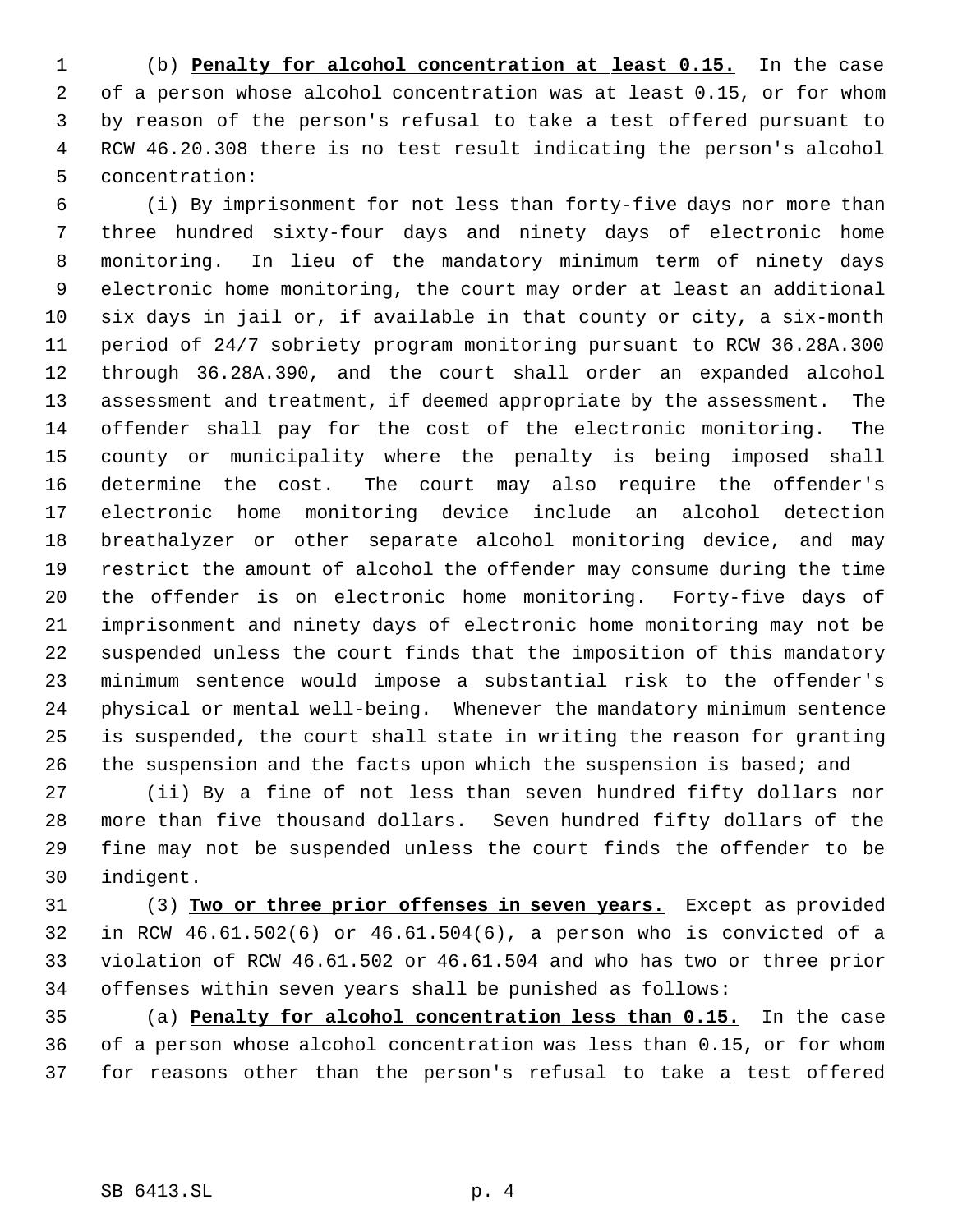pursuant to RCW 46.20.308 there is no test result indicating the person's alcohol concentration:

 (i) By imprisonment for not less than ninety days nor more than three hundred sixty-four days, if available in that county or city, a six-month period of 24/7 sobriety program monitoring pursuant to RCW 36.28A.300 through 36.28A.390, and one hundred twenty days of electronic home monitoring. In lieu of the mandatory minimum term of one hundred twenty days of electronic home monitoring, the court may order at least an additional eight days in jail. The court shall order an expanded alcohol assessment and treatment, if deemed appropriate by the assessment. The offender shall pay for the cost of the electronic monitoring. The county or municipality where the penalty is being imposed shall determine the cost. The court may also require the offender's electronic home monitoring device include an alcohol detection breathalyzer or other separate alcohol monitoring device, and may restrict the amount of alcohol the offender may consume during the time the offender is on electronic home monitoring. Ninety days of imprisonment and one hundred twenty days of electronic home monitoring may not be suspended unless the court finds that the imposition of this mandatory minimum sentence would impose a substantial risk to the offender's physical or mental well-being. Whenever the mandatory minimum sentence is suspended, the court shall state in writing the reason for granting the suspension and the facts upon which the suspension is based; and

 (ii) By a fine of not less than one thousand dollars nor more than five thousand dollars. One thousand dollars of the fine may not be suspended unless the court finds the offender to be indigent; or

 (b) **Penalty for alcohol concentration at least 0.15.** In the case of a person whose alcohol concentration was at least 0.15, or for whom by reason of the person's refusal to take a test offered pursuant to RCW 46.20.308 there is no test result indicating the person's alcohol concentration:

 (i) By imprisonment for not less than one hundred twenty days nor more than three hundred sixty-four days, if available in that county or city, a six-month period of 24/7 sobriety program monitoring pursuant to RCW 36.28A.300 through 36.28A.390, and one hundred fifty days of electronic home monitoring. In lieu of the mandatory minimum term of one hundred fifty days of electronic home monitoring, the court may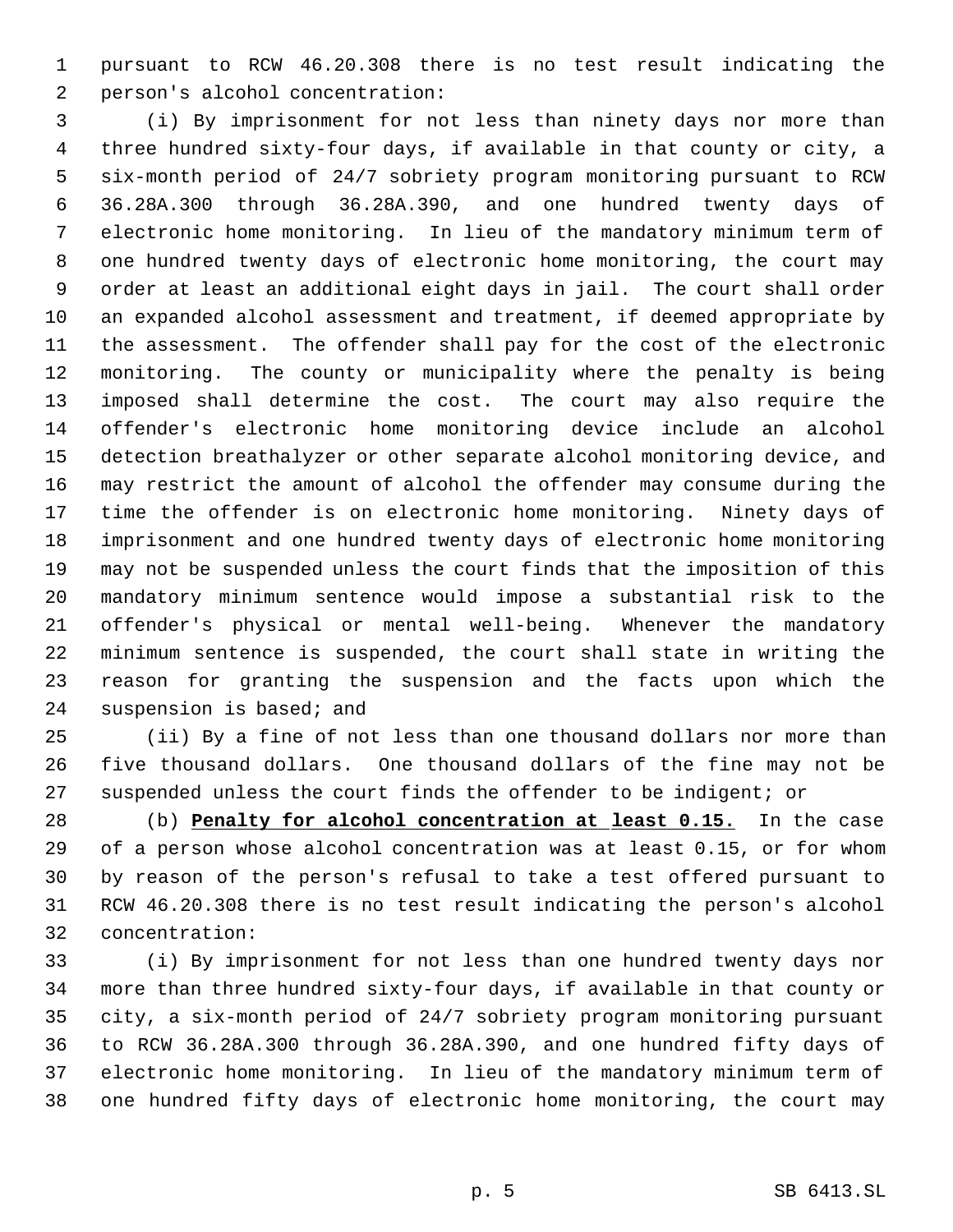order at least an additional ten days in jail. The offender shall pay for the cost of the electronic monitoring. The court shall order an expanded alcohol assessment and treatment, if deemed appropriate by the assessment. The county or municipality where the penalty is being imposed shall determine the cost. The court may also require the offender's electronic home monitoring device include an alcohol detection breathalyzer or other separate alcohol monitoring device, and may restrict the amount of alcohol the offender may consume during the time the offender is on electronic home monitoring. One hundred twenty days of imprisonment and one hundred fifty days of electronic home monitoring may not be suspended unless the court finds that the imposition of this mandatory minimum sentence would impose a substantial risk to the offender's physical or mental well-being. Whenever the mandatory minimum sentence is suspended, the court shall state in writing the reason for granting the suspension and the facts 16 upon which the suspension is based; and

 (ii) By a fine of not less than one thousand five hundred dollars nor more than five thousand dollars. One thousand five hundred dollars of the fine may not be suspended unless the court finds the offender to be indigent.

 (4) **Four or more prior offenses in ten years.** A person who is convicted of a violation of RCW 46.61.502 or 46.61.504 shall be punished under chapter 9.94A RCW if:

(a) The person has four or more prior offenses within ten years; or

(b) The person has ever previously been convicted of:

 (i) A violation of RCW 46.61.520 committed while under the influence of intoxicating liquor or any drug;

 (ii) A violation of RCW 46.61.522 committed while under the influence of intoxicating liquor or any drug;

 (iii) An out-of-state offense comparable to the offense specified in (b)(i) or (ii) of this subsection; or

(iv) A violation of RCW 46.61.502(6) or 46.61.504(6).

(5) **Monitoring.**

 (a) **Ignition interlock device.** The court shall require any person convicted of a violation of RCW 46.61.502 or 46.61.504 or an equivalent local ordinance to comply with the rules and requirements of the department regarding the installation and use of a functioning ignition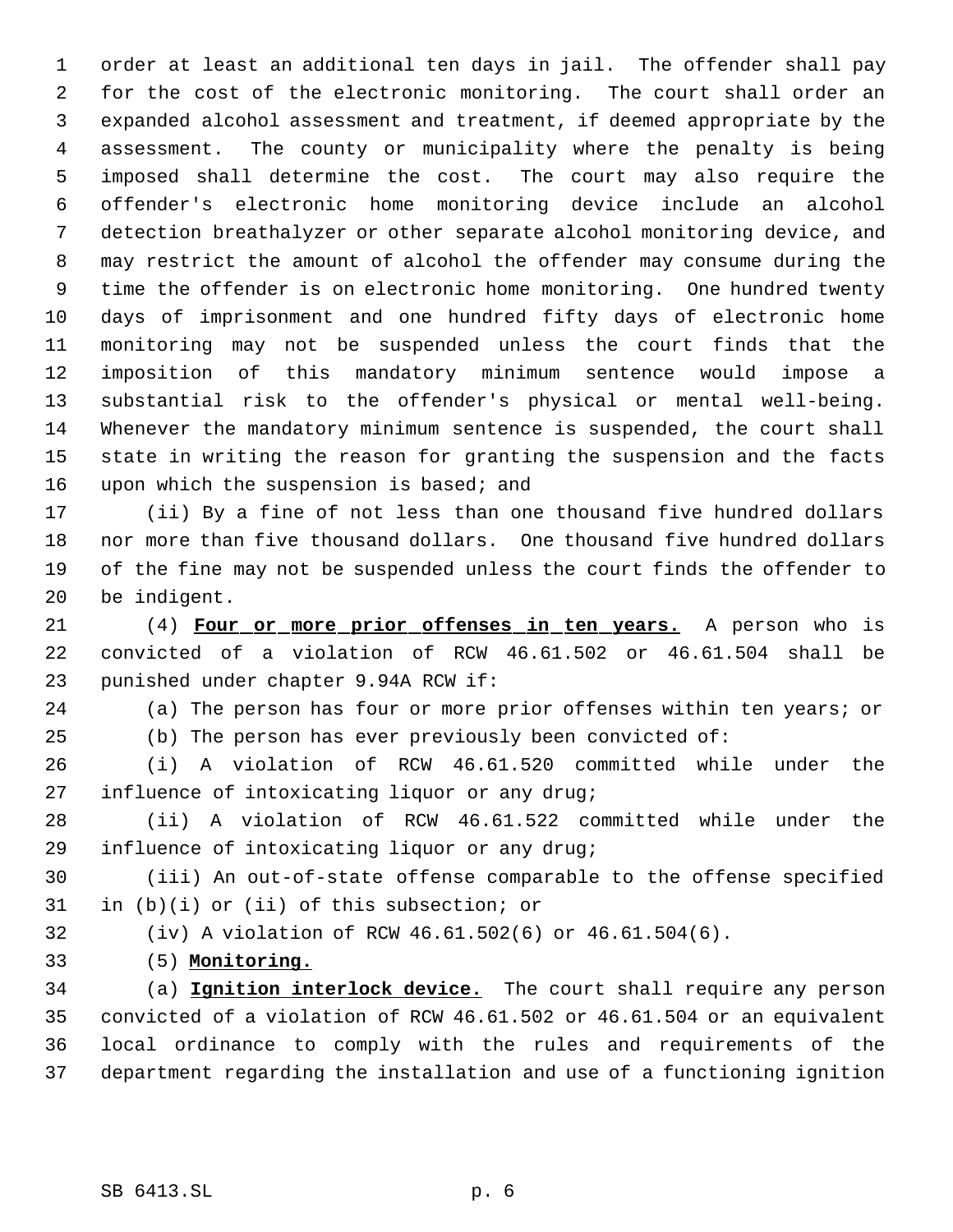interlock device installed on all motor vehicles operated by the person.

 (b) **Monitoring devices.** If the court orders that a person refrain from consuming any alcohol, the court may order the person to submit to alcohol monitoring through an alcohol detection breathalyzer device, transdermal sensor device, or other technology designed to detect alcohol in a person's system. The person shall pay for the cost of the monitoring, unless the court specifies that the cost of monitoring will be paid with funds that are available from an alternative source identified by the court. The county or municipality where the penalty is being imposed shall determine the cost.

 (c) **Ignition interlock device substituted for 24/7 sobriety program monitoring.** In any county or city where a 24/7 sobriety program is available and verified by the Washington association of sheriffs and police chiefs, the court shall:

 (i) Order the person to install and use a functioning ignition 17 interlock or other device in lieu of such period of 24/7 sobriety program monitoring;

19 (ii) Order the person to a period of 24/7 sobriety program 20 monitoring pursuant to subsections (1) through (3) of this section; or

 (iii) Order the person to install and use a functioning ignition 22 interlock or other device in addition to a period of 24/7 sobriety 23 program monitoring pursuant to subsections (1) through (3) of this section.

 (6) **Penalty for having a minor passenger in vehicle.** If a person who is convicted of a violation of RCW 46.61.502 or 46.61.504 committed the offense while a passenger under the age of sixteen was in the vehicle, the court shall:

 (a) Order the use of an ignition interlock or other device for an additional six months;

 (b) In any case in which the person has no prior offenses within seven years, and except as provided in RCW 46.61.502(6) or 46.61.504(6), order an additional twenty-four hours of imprisonment and a fine of not less than one thousand dollars and not more than five thousand dollars. One thousand dollars of the fine may not be suspended unless the court finds the offender to be indigent;

 (c) In any case in which the person has one prior offense within seven years, and except as provided in RCW 46.61.502(6) or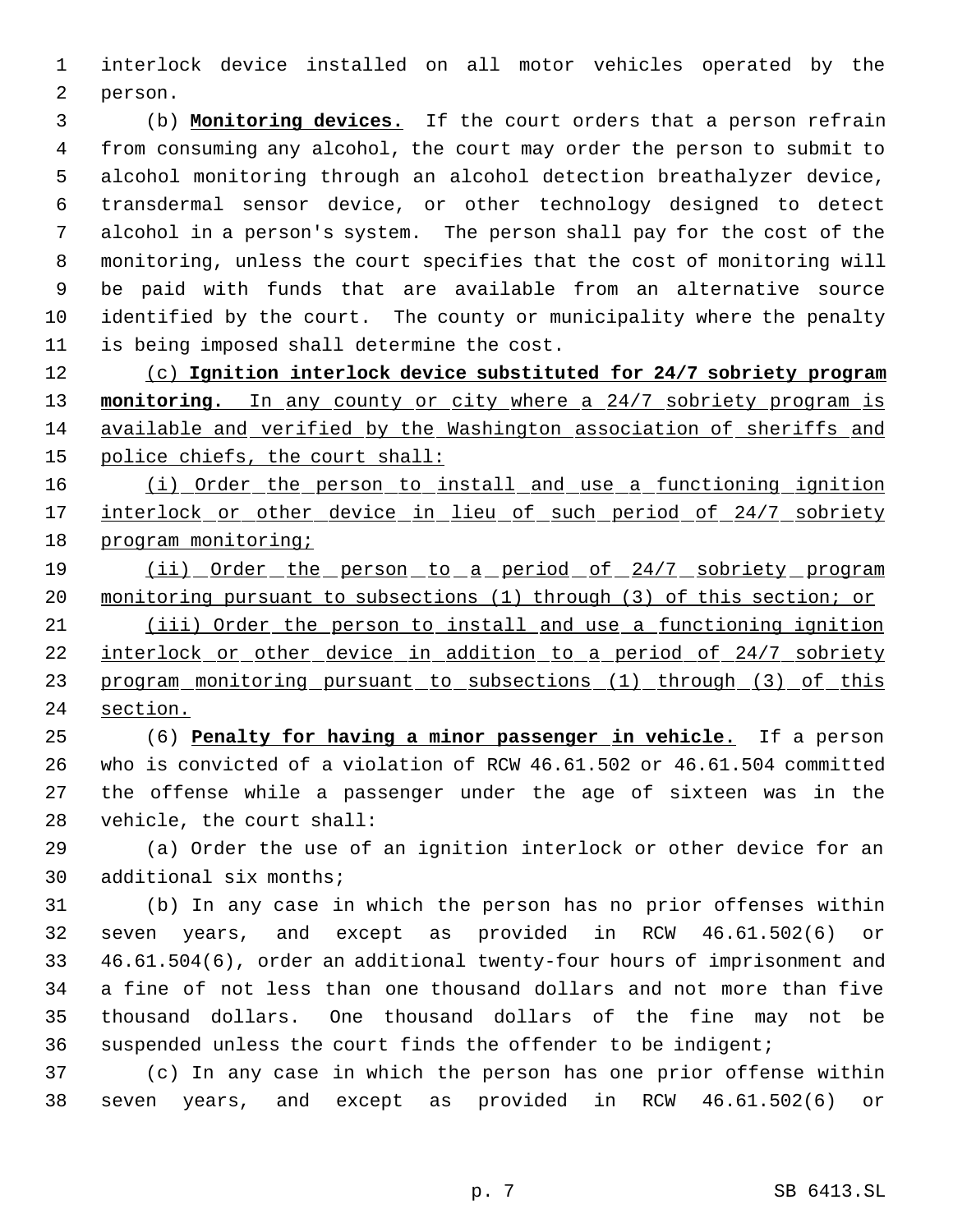46.61.504(6), order an additional five days of imprisonment and a fine of not less than two thousand dollars and not more than five thousand dollars. One thousand dollars of the fine may not be suspended unless the court finds the offender to be indigent;

 (d) In any case in which the person has two or three prior offenses within seven years, and except as provided in RCW 46.61.502(6) or 46.61.504(6), order an additional ten days of imprisonment and a fine of not less than three thousand dollars and not more than ten thousand dollars. One thousand dollars of the fine may not be suspended unless the court finds the offender to be indigent.

 (7) **Other items courts must consider while setting penalties.** In exercising its discretion in setting penalties within the limits allowed by this section, the court shall particularly consider the following:

 (a) Whether the person's driving at the time of the offense was responsible for injury or damage to another or another's property;

 (b) Whether at the time of the offense the person was driving or in 18 physical control of a vehicle with one or more passengers;

 (c) Whether the driver was driving in the opposite direction of the normal flow of traffic on a multiple lane highway, as defined by RCW 46.04.350, with a posted speed limit of forty-five miles per hour or greater; and

 (d) Whether a child passenger under the age of sixteen was an occupant in the driver's vehicle.

 (8) **Treatment and information school.** An offender punishable under this section is subject to the alcohol assessment and treatment provisions of RCW 46.61.5056.

 (9) **Driver's license privileges of the defendant.** The license, permit, or nonresident privilege of a person convicted of driving or being in physical control of a motor vehicle while under the influence of intoxicating liquor or drugs must:

 (a) **Penalty for alcohol concentration less than 0.15.** If the person's alcohol concentration was less than 0.15, or if for reasons other than the person's refusal to take a test offered under RCW 46.20.308 there is no test result indicating the person's alcohol concentration:

 (i) Where there has been no prior offense within seven years, be suspended or denied by the department for ninety days;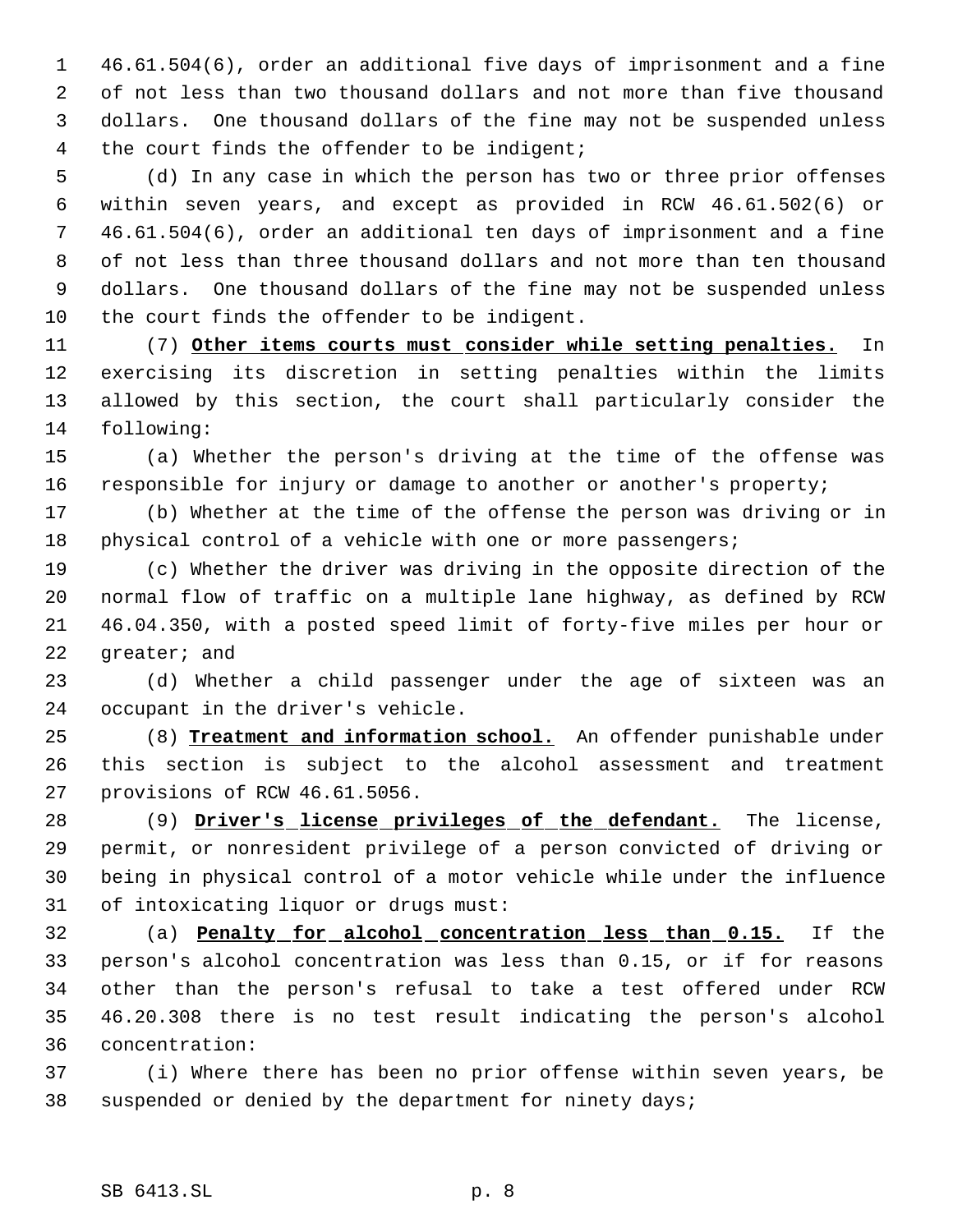(ii) Where there has been one prior offense within seven years, be revoked or denied by the department for two years; or

 (iii) Where there have been two or more prior offenses within seven years, be revoked or denied by the department for three years;

 (b) **Penalty for alcohol concentration at least 0.15.** If the person's alcohol concentration was at least 0.15:

 (i) Where there has been no prior offense within seven years, be revoked or denied by the department for one year;

 (ii) Where there has been one prior offense within seven years, be revoked or denied by the department for nine hundred days; or

 (iii) Where there have been two or more prior offenses within seven years, be revoked or denied by the department for four years; or

 (c) **Penalty for refusing to take test.** If by reason of the person's refusal to take a test offered under RCW 46.20.308, there is no test result indicating the person's alcohol concentration:

 (i) Where there have been no prior offenses within seven years, be 17 revoked or denied by the department for two years;

 (ii) Where there has been one prior offense within seven years, be revoked or denied by the department for three years; or

 (iii) Where there have been two or more previous offenses within seven years, be revoked or denied by the department for four years.

 The department shall grant credit on a day-for-day basis for any portion of a suspension, revocation, or denial already served under this subsection for a suspension, revocation, or denial imposed under RCW 46.20.3101 arising out of the same incident.

 Upon its own motion or upon motion by a person, a court may find, on the record, that notice to the department under RCW 46.20.270 has been delayed for three years or more as a result of a clerical or court error. If so, the court may order that the person's license, permit, or nonresident privilege shall not be revoked, suspended, or denied for that offense. The court shall send notice of the finding and order to the department and to the person. Upon receipt of the notice from the court, the department shall not revoke, suspend, or deny the license, permit, or nonresident privilege of the person for that offense.

 For purposes of this subsection (9), the department shall refer to the driver's record maintained under RCW 46.52.120 when determining the existence of prior offenses.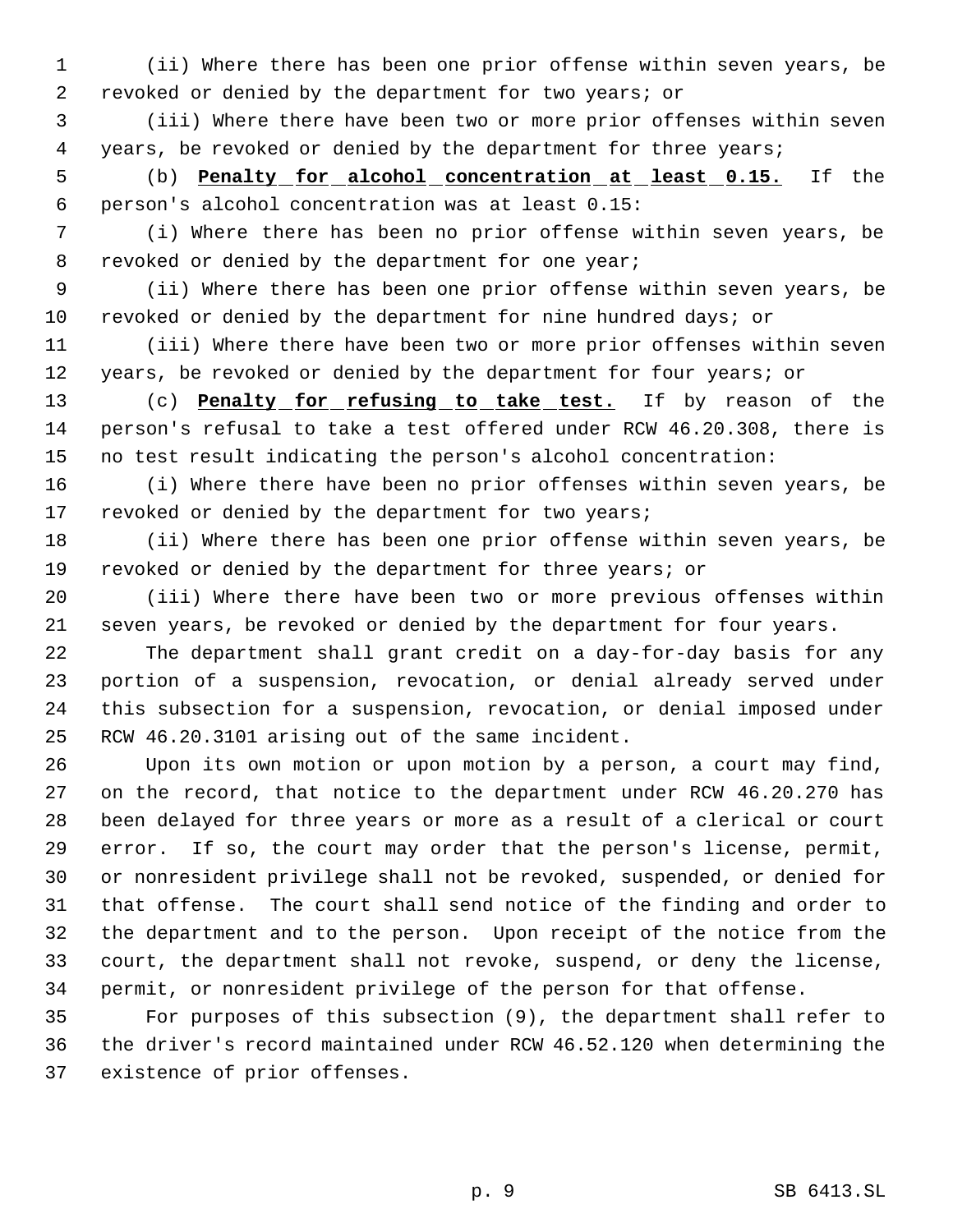(10) **Probation of driving privilege.** After expiration of any period of suspension, revocation, or denial of the offender's license, permit, or privilege to drive required by this section, the department shall place the offender's driving privilege in probationary status pursuant to RCW 46.20.355.

 (11) **Conditions of probation.** (a) In addition to any nonsuspendable and nondeferrable jail sentence required by this section, whenever the court imposes up to three hundred sixty-four days in jail, the court shall also suspend but shall not defer a period of confinement for a period not exceeding five years. The court shall impose conditions of probation that include: (i) Not driving a motor vehicle within this state without a valid license to drive and proof of liability insurance or other financial responsibility for the future pursuant to RCW 46.30.020; (ii) not driving or being in physical control of a motor vehicle within this state while having an alcohol concentration of 0.08 or more or a THC concentration of 5.00 nanograms per milliliter of whole blood or higher, within two hours after driving; and (iii) not refusing to submit to a test of his or her breath or blood to determine alcohol or drug concentration upon request of a law enforcement officer who has reasonable grounds to believe the person was driving or was in actual physical control of a motor vehicle within this state while under the influence of intoxicating liquor or drug. The court may impose conditions of probation that include nonrepetition, installation of an ignition interlock device on the probationer's motor vehicle, alcohol or drug treatment, supervised probation, or other conditions that may be appropriate. The sentence may be imposed in whole or in part upon violation of a condition of probation during the suspension period.

 (b) For each violation of mandatory conditions of probation under (a)(i), (ii), or (iii) of this subsection, the court shall order the convicted person to be confined for thirty days, which shall not be suspended or deferred.

 (c) For each incident involving a violation of a mandatory condition of probation imposed under this subsection, the license, permit, or privilege to drive of the person shall be suspended by the court for thirty days or, if such license, permit, or privilege to drive already is suspended, revoked, or denied at the time the finding of probation violation is made, the suspension, revocation, or denial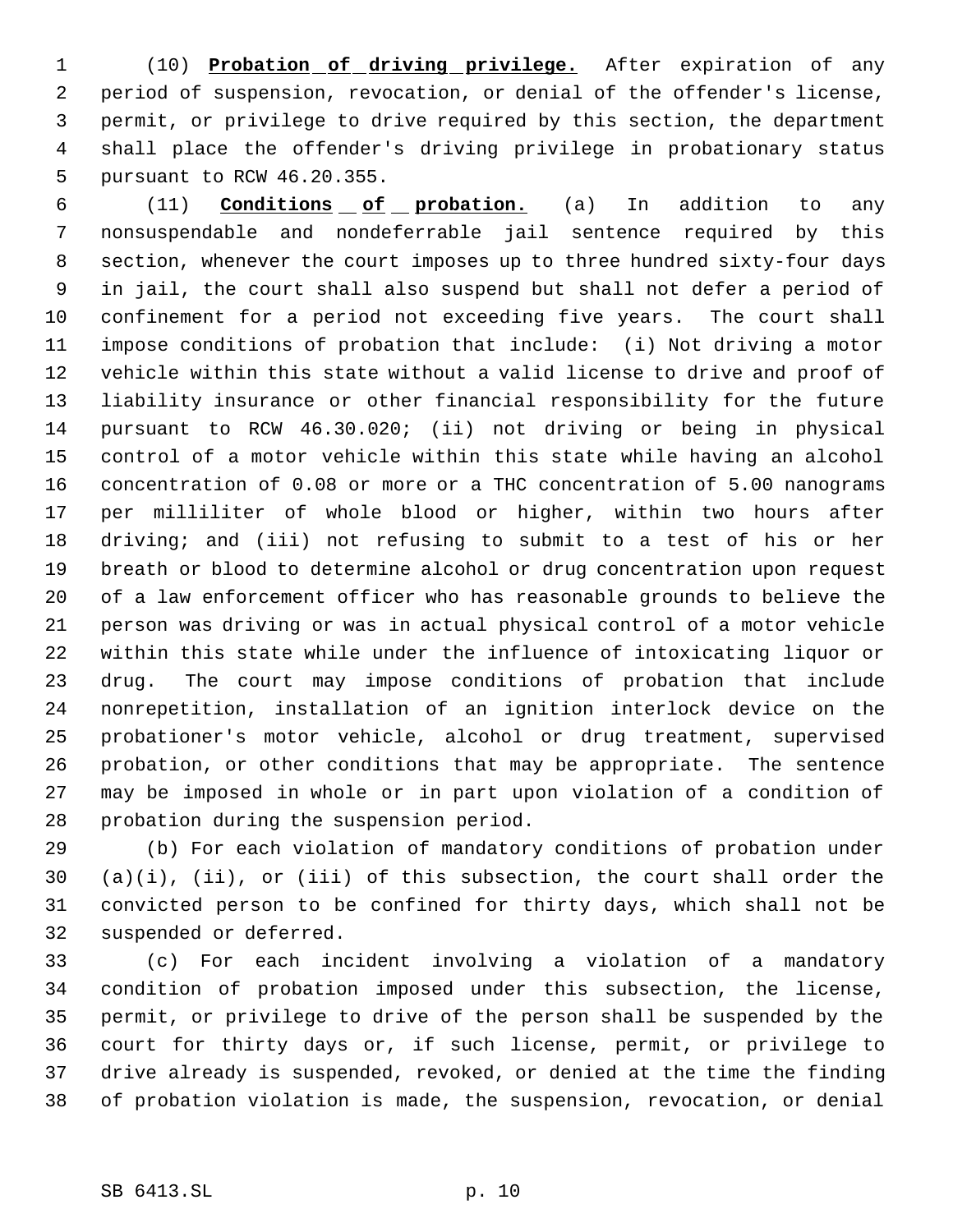then in effect shall be extended by thirty days. The court shall notify the department of any suspension, revocation, or denial or any extension of a suspension, revocation, or denial imposed under this subsection.

 (12) **Waiver of electronic home monitoring.** A court may waive the electronic home monitoring requirements of this chapter when:

 (a) The offender does not have a dwelling, telephone service, or any other necessity to operate an electronic home monitoring system. However, if a court determines that an alcohol monitoring device utilizing wireless reporting technology is reasonably available, the court may require the person to obtain such a device during the period 12 of required electronic home monitoring;

(b) The offender does not reside in the state of Washington; or

 (c) The court determines that there is reason to believe that the offender would violate the conditions of the electronic home monitoring penalty.

 Whenever the mandatory minimum term of electronic home monitoring is waived, the court shall state in writing the reason for granting the waiver and the facts upon which the waiver is based, and shall impose an alternative sentence with similar punitive consequences. The alternative sentence may include, but is not limited to, use of an ignition interlock device, the 24/7 sobriety program monitoring, additional jail time, work crew, or work camp.

 Whenever the combination of jail time and electronic home monitoring or alternative sentence would exceed three hundred sixty- four days, the offender shall serve the jail portion of the sentence first, and the electronic home monitoring or alternative portion of the sentence shall be reduced so that the combination does not exceed three hundred sixty-four days.

 (13) **Extraordinary medical placement.** An offender serving a sentence under this section, whether or not a mandatory minimum term has expired, may be granted an extraordinary medical placement by the jail administrator subject to the standards and limitations set forth in RCW 9.94A.728(3).

 (14) **Definitions.** For purposes of this section and RCW 46.61.502 and 46.61.504:

(a) A "prior offense" means any of the following: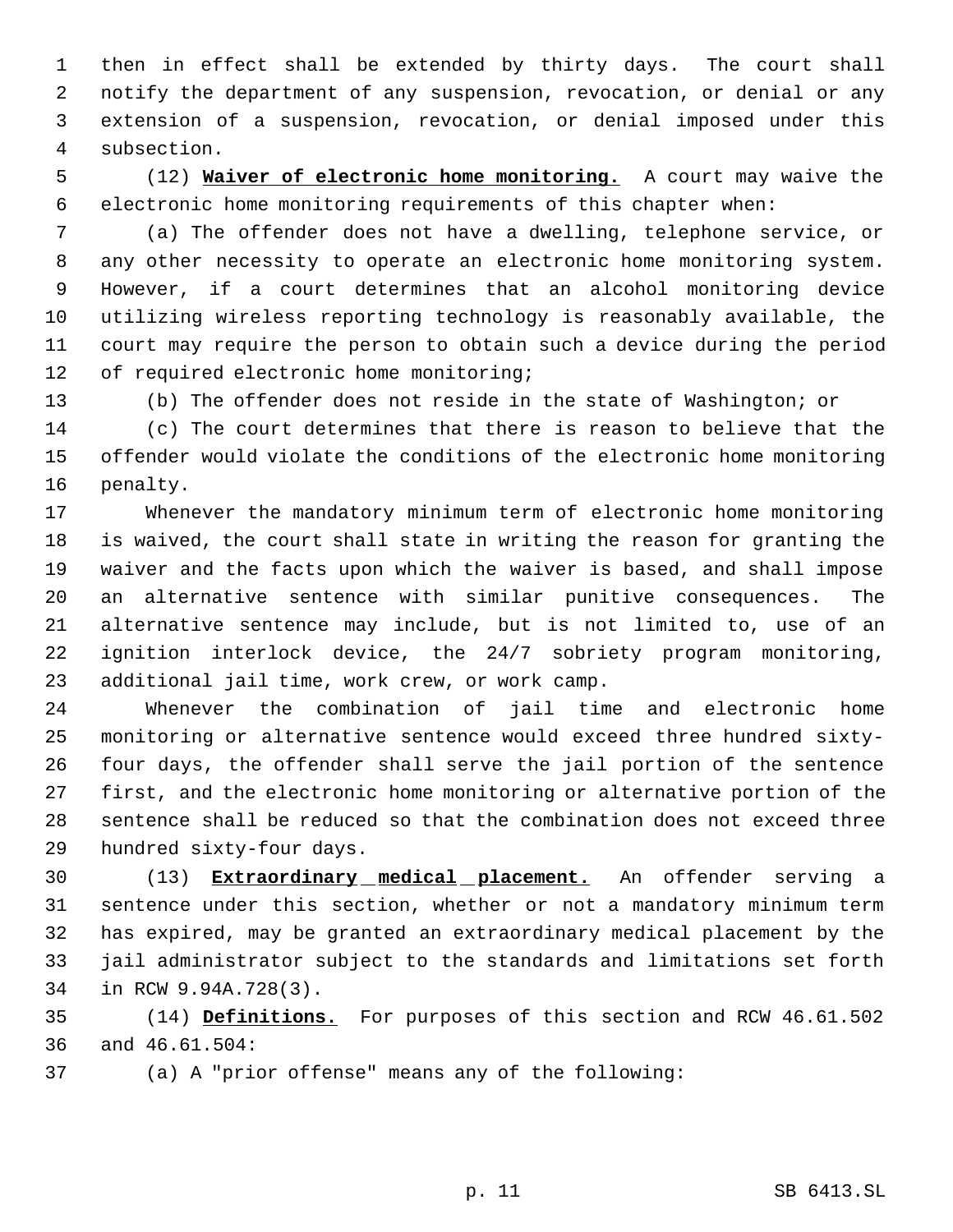- (i) A conviction for a violation of RCW 46.61.502 or an equivalent local ordinance;
- (ii) A conviction for a violation of RCW 46.61.504 or an equivalent local ordinance;
- 5 (iii) <u>A conviction for a violation of RCW 46.25.110 or an</u> equivalent local ordinance;
- (iv) A conviction for a violation of RCW 79A.60.040 or an 8 equivalent local ordinance;
- (v) A conviction for a violation of RCW 47.68.220 or an equivalent local ordinance;
- (vi) A conviction for a violation of RCW 46.09.470(2) or an equivalent local ordinance;
- (vii) A conviction for a violation of RCW 46.10.490(2) or an equivalent local ordinance;
- (viii) A conviction for a violation of RCW 46.61.520 committed while under the influence of intoxicating liquor or any drug, or a conviction for a violation of RCW 46.61.520 committed in a reckless manner or with the disregard for the safety of others if the conviction is the result of a charge that was originally filed as a violation of RCW 46.61.520 committed while under the influence of intoxicating liquor or any drug;
- 22  $((\overleftrightarrow{iv}))$  (ix) A conviction for a violation of RCW 46.61.522 committed while under the influence of intoxicating liquor or any drug, or a conviction for a violation of RCW 46.61.522 committed in a reckless manner or with the disregard for the safety of others if the conviction is the result of a charge that was originally filed as a violation of RCW 46.61.522 committed while under the influence of intoxicating liquor or any drug;
- 29  $((\forall \forall))$  (x) A conviction for a violation of RCW 46.61.5249, 46.61.500, or 9A.36.050 or an equivalent local ordinance, if the conviction is the result of a charge that was originally filed as a violation of RCW 46.61.502 or 46.61.504, or an equivalent local ordinance, or of RCW 46.61.520 or 46.61.522;
- 34 ( $(\overrightarrow{v_i})$ )  $(x_i)$  An out-of-state conviction for a violation that would 35 have been a violation of (a)(i), (ii),  $((\pm i\pm i))$   $(yiii)$ ,  $((\pm i\pm i))$   $(ix)$ , 36 or  $((\{v\})$   $(x)$  of this subsection if committed in this state;
- (( $\overline{+v\text{iii}}$ ))  $\overline{+x\text{iii}}$  A deferred prosecution under chapter 10.05 RCW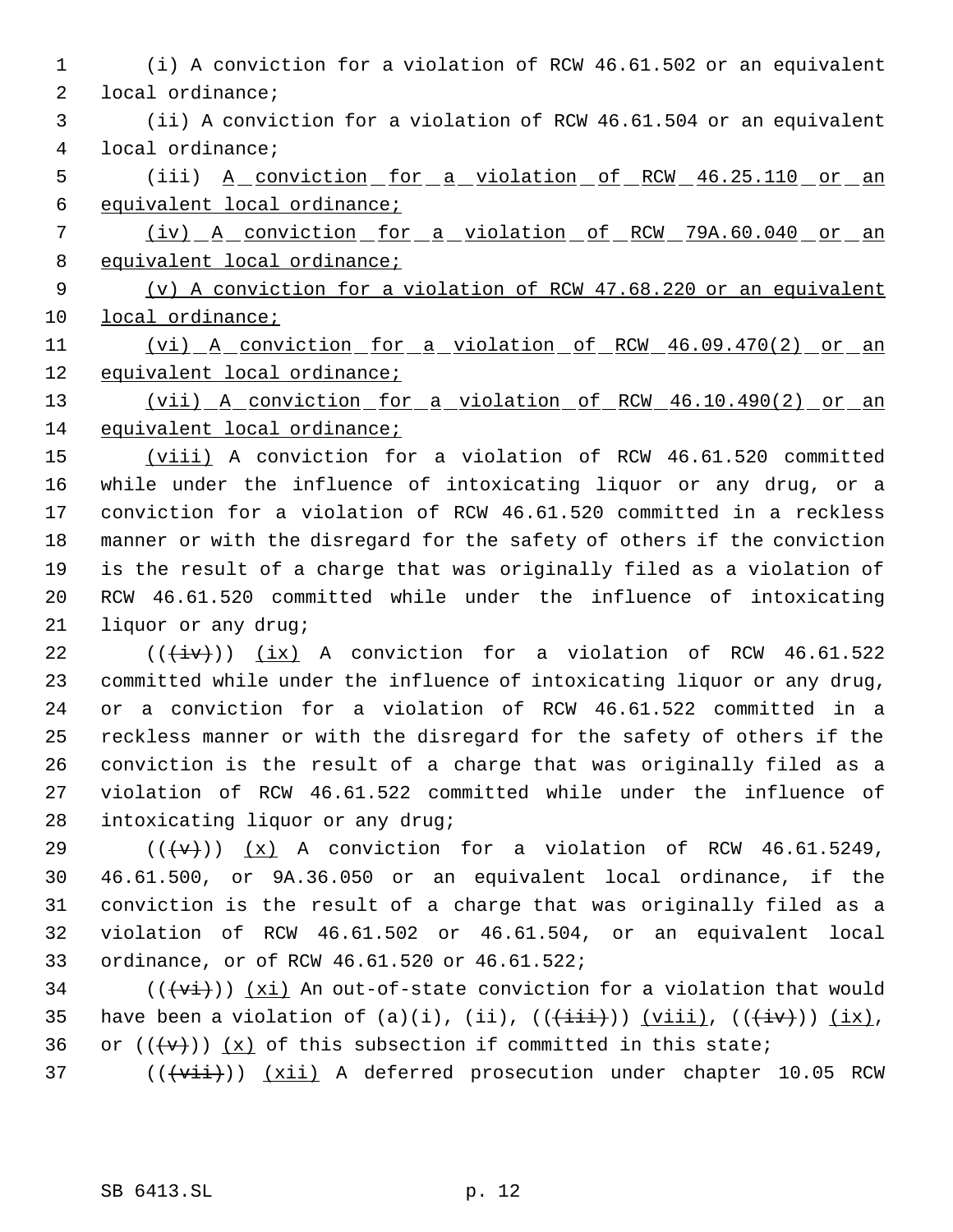granted in a prosecution for a violation of RCW 46.61.502, 46.61.504, 2 or an equivalent local ordinance;

3 ((( $\overrightarrow{viii})$ ) (xiii) A deferred prosecution under chapter 10.05 RCW granted in a prosecution for a violation of RCW 46.61.5249, or an equivalent local ordinance, if the charge under which the deferred prosecution was granted was originally filed as a violation of RCW 46.61.502 or 46.61.504, or an equivalent local ordinance, or of RCW 46.61.520 or 46.61.522;

9 ( $(\{\pm x\})$ )  $(xiv)$  A deferred prosecution granted in another state for a violation of driving or having physical control of a vehicle while under the influence of intoxicating liquor or any drug if the out-of- state deferred prosecution is equivalent to the deferred prosecution under chapter 10.05 RCW, including a requirement that the defendant participate in a chemical dependency treatment program; or

15 ( $(\frac{4x}{x})$ )  $\frac{xy}{x}$  A deferred sentence imposed in a prosecution for a violation of RCW 46.61.5249, 46.61.500, or 9A.36.050, or an equivalent local ordinance, if the charge under which the deferred sentence was imposed was originally filed as a violation of RCW 46.61.502 or 46.61.504, or an equivalent local ordinance, or a violation of RCW 46.61.520 or 46.61.522;

 If a deferred prosecution is revoked based on a subsequent conviction for an offense listed in this subsection (14)(a), the subsequent conviction shall not be treated as a prior offense of the revoked deferred prosecution for the purposes of sentencing;

 (b) "Treatment" means alcohol or drug treatment approved by the 26 department of social and health services;

 (c) "Within seven years" means that the arrest for a prior offense occurred within seven years before or after the arrest for the current offense; and

 (d) "Within ten years" means that the arrest for a prior offense occurred within ten years before or after the arrest for the current offense.

 **Sec. 2.** RCW 10.31.100 and 2013 2nd sp.s. c 35 s 22 are each amended to read as follows:

 A police officer having probable cause to believe that a person has committed or is committing a felony shall have the authority to arrest the person without a warrant. A police officer may arrest a person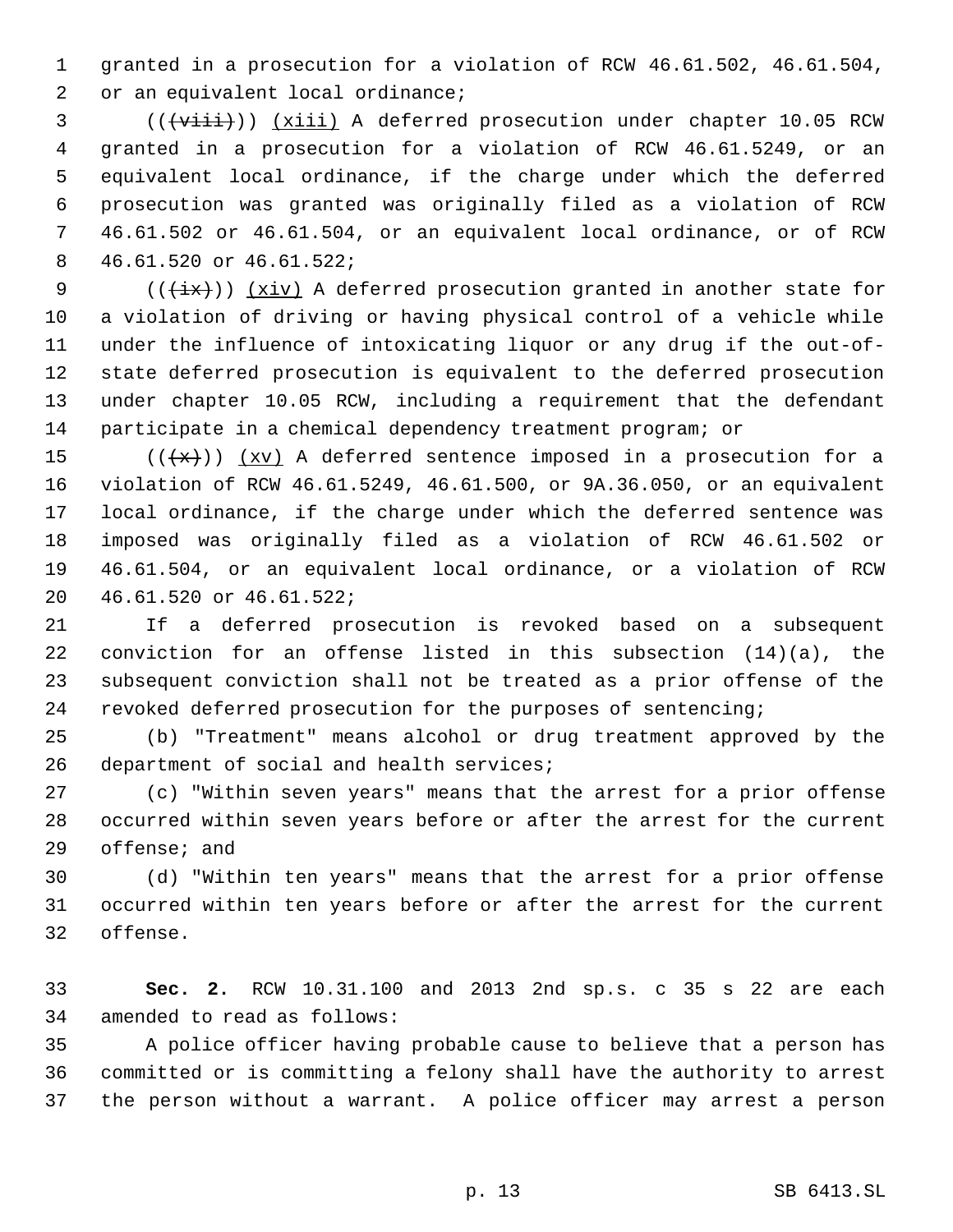without a warrant for committing a misdemeanor or gross misdemeanor only when the offense is committed in the presence of the officer, except as provided in subsections (1) through (11) of this section.

 (1) Any police officer having probable cause to believe that a person has committed or is committing a misdemeanor or gross misdemeanor, involving physical harm or threats of harm to any person or property or the unlawful taking of property or involving the use or possession of cannabis, or involving the acquisition, possession, or consumption of alcohol by a person under the age of twenty-one years under RCW 66.44.270, or involving criminal trespass under RCW 9A.52.070 or 9A.52.080, shall have the authority to arrest the person.

 (2) A police officer shall arrest and take into custody, pending release on bail, personal recognizance, or court order, a person without a warrant when the officer has probable cause to believe that:

 (a) An order has been issued of which the person has knowledge under RCW 26.44.063, or chapter 7.92, 7.90, 9A.46, 10.99, 26.09, 26.10, 26.26, 26.50, or 74.34 RCW restraining the person and the person has violated the terms of the order restraining the person from acts or threats of violence, or restraining the person from going onto the grounds of or entering a residence, workplace, school, or day care, or prohibiting the person from knowingly coming within, or knowingly remaining within, a specified distance of a location or, in the case of an order issued under RCW 26.44.063, imposing any other restrictions or conditions upon the person; or

 (b) A foreign protection order, as defined in RCW 26.52.010, has been issued of which the person under restraint has knowledge and the person under restraint has violated a provision of the foreign protection order prohibiting the person under restraint from contacting or communicating with another person, or excluding the person under restraint from a residence, workplace, school, or day care, or prohibiting the person from knowingly coming within, or knowingly remaining within, a specified distance of a location, or a violation of any provision for which the foreign protection order specifically indicates that a violation will be a crime; or

 (c) The person is sixteen years or older and within the preceding four hours has assaulted a family or household member as defined in RCW 10.99.020 and the officer believes: (i) A felonious assault has occurred; (ii) an assault has occurred which has resulted in bodily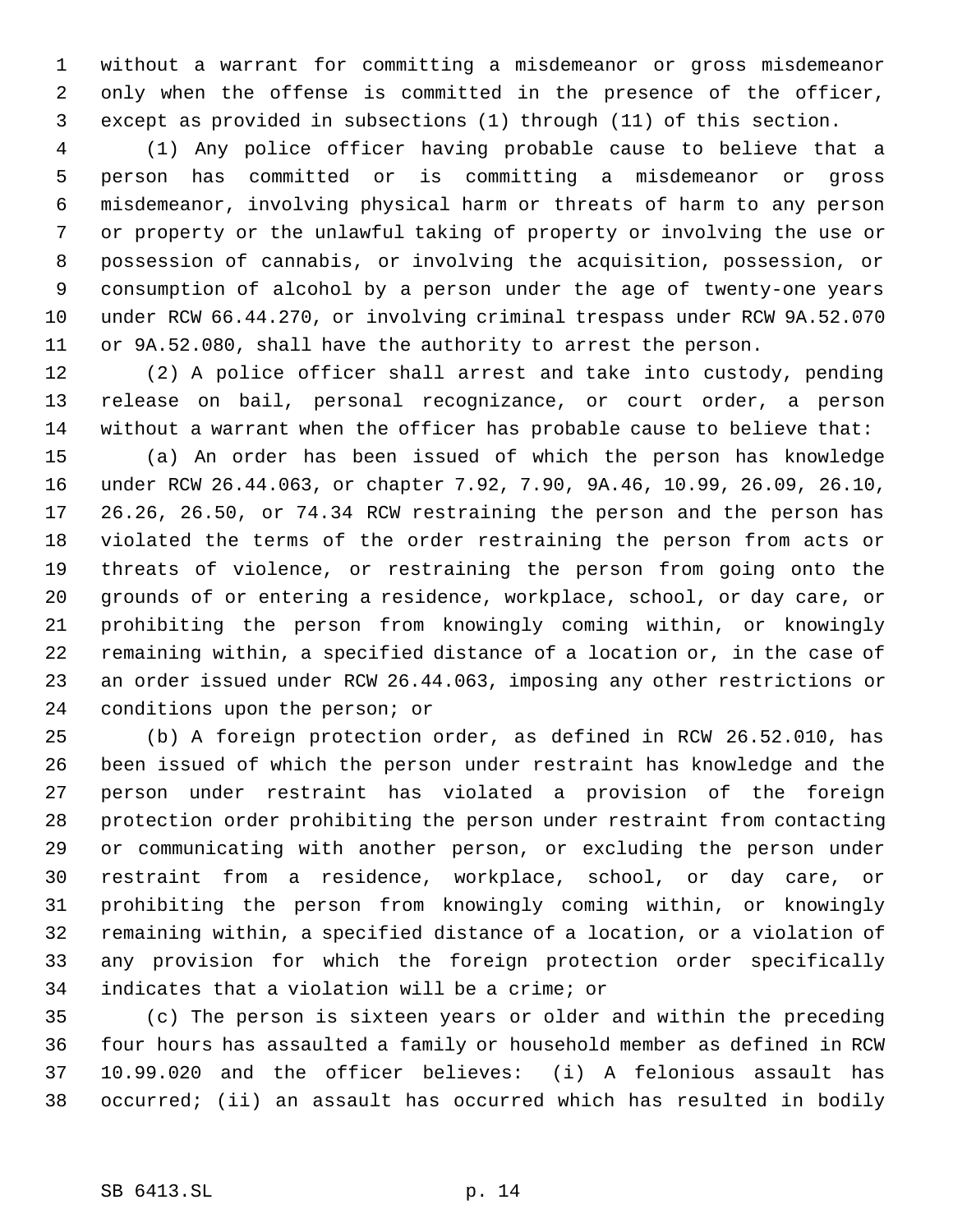injury to the victim, whether the injury is observable by the responding officer or not; or (iii) that any physical action has occurred which was intended to cause another person reasonably to fear imminent serious bodily injury or death. Bodily injury means physical pain, illness, or an impairment of physical condition. When the officer has probable cause to believe that family or household members have assaulted each other, the officer is not required to arrest both persons. The officer shall arrest the person whom the officer believes to be the primary physical aggressor. In making this determination, the officer shall make every reasonable effort to consider: (i) The intent to protect victims of domestic violence under RCW 10.99.010; (ii) the comparative extent of injuries inflicted or serious threats creating fear of physical injury; and (iii) the history of domestic violence of each person involved, including whether the conduct was 15 part of an ongoing pattern of abuse( $\overline{t}$  or

  $\left\langle d\right\rangle$  -The -person -has -violated -RCW -46.61.502 -or -46.61.504 -or -an equivalent local ordinance and the police officer has knowledge that 18 the person has a prior offense as defined in RCW 46.61.5055 within ten  $\sqrt{ears}$ ).

 (3) Any police officer having probable cause to believe that a person has committed or is committing a violation of any of the following traffic laws shall have the authority to arrest the person:

 (a) RCW 46.52.010, relating to duty on striking an unattended car or other property;

 (b) RCW 46.52.020, relating to duty in case of injury to or death of a person or damage to an attended vehicle;

 (c) RCW 46.61.500 or 46.61.530, relating to reckless driving or racing of vehicles;

 (d) RCW 46.61.502 or 46.61.504, relating to persons under the influence of intoxicating liquor or drugs;

 (e) RCW 46.61.503 or 46.25.110, relating to persons having alcohol or THC in their system;

 (f) RCW 46.20.342, relating to driving a motor vehicle while operator's license is suspended or revoked;

 (g) RCW 46.61.5249, relating to operating a motor vehicle in a negligent manner.

 (4) A law enforcement officer investigating at the scene of a motor vehicle accident may arrest the driver of a motor vehicle involved in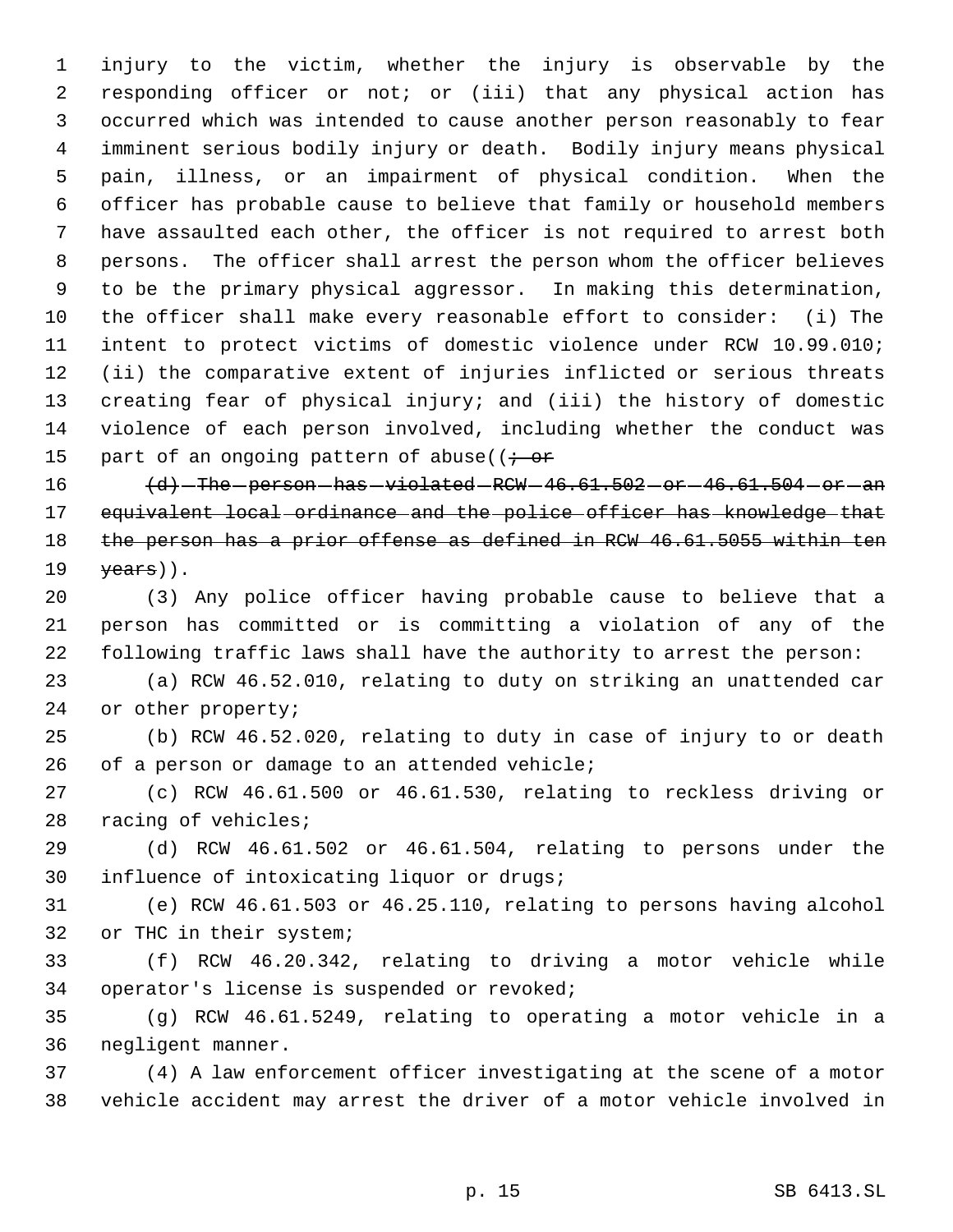the accident if the officer has probable cause to believe that the driver has committed in connection with the accident a violation of any traffic law or regulation.

 (5)(a) A law enforcement officer investigating at the scene of a motor vessel accident may arrest the operator of a motor vessel involved in the accident if the officer has probable cause to believe that the operator has committed, in connection with the accident, a criminal violation of chapter 79A.60 RCW.

 (b) A law enforcement officer investigating at the scene of a motor vessel accident may issue a citation for an infraction to the operator of a motor vessel involved in the accident if the officer has probable cause to believe that the operator has committed, in connection with the accident, a violation of any boating safety law of chapter 79A.60 RCW.

 (6) Any police officer having probable cause to believe that a person has committed or is committing a violation of RCW 79A.60.040 shall have the authority to arrest the person.

 (7) An officer may act upon the request of a law enforcement officer in whose presence a traffic infraction was committed, to stop, detain, arrest, or issue a notice of traffic infraction to the driver who is believed to have committed the infraction. The request by the witnessing officer shall give an officer the authority to take appropriate action under the laws of the state of Washington.

 (8) Any police officer having probable cause to believe that a person has committed or is committing any act of indecent exposure, as defined in RCW 9A.88.010, may arrest the person.

 (9) A police officer may arrest and take into custody, pending release on bail, personal recognizance, or court order, a person without a warrant when the officer has probable cause to believe that an order has been issued of which the person has knowledge under chapter 10.14 RCW and the person has violated the terms of that order.

 (10) Any police officer having probable cause to believe that a person has, within twenty-four hours of the alleged violation, committed a violation of RCW 9A.50.020 may arrest such person.

 (11) A police officer having probable cause to believe that a person illegally possesses or illegally has possessed a firearm or other dangerous weapon on private or public elementary or secondary school premises shall have the authority to arrest the person.

## SB 6413.SL p. 16